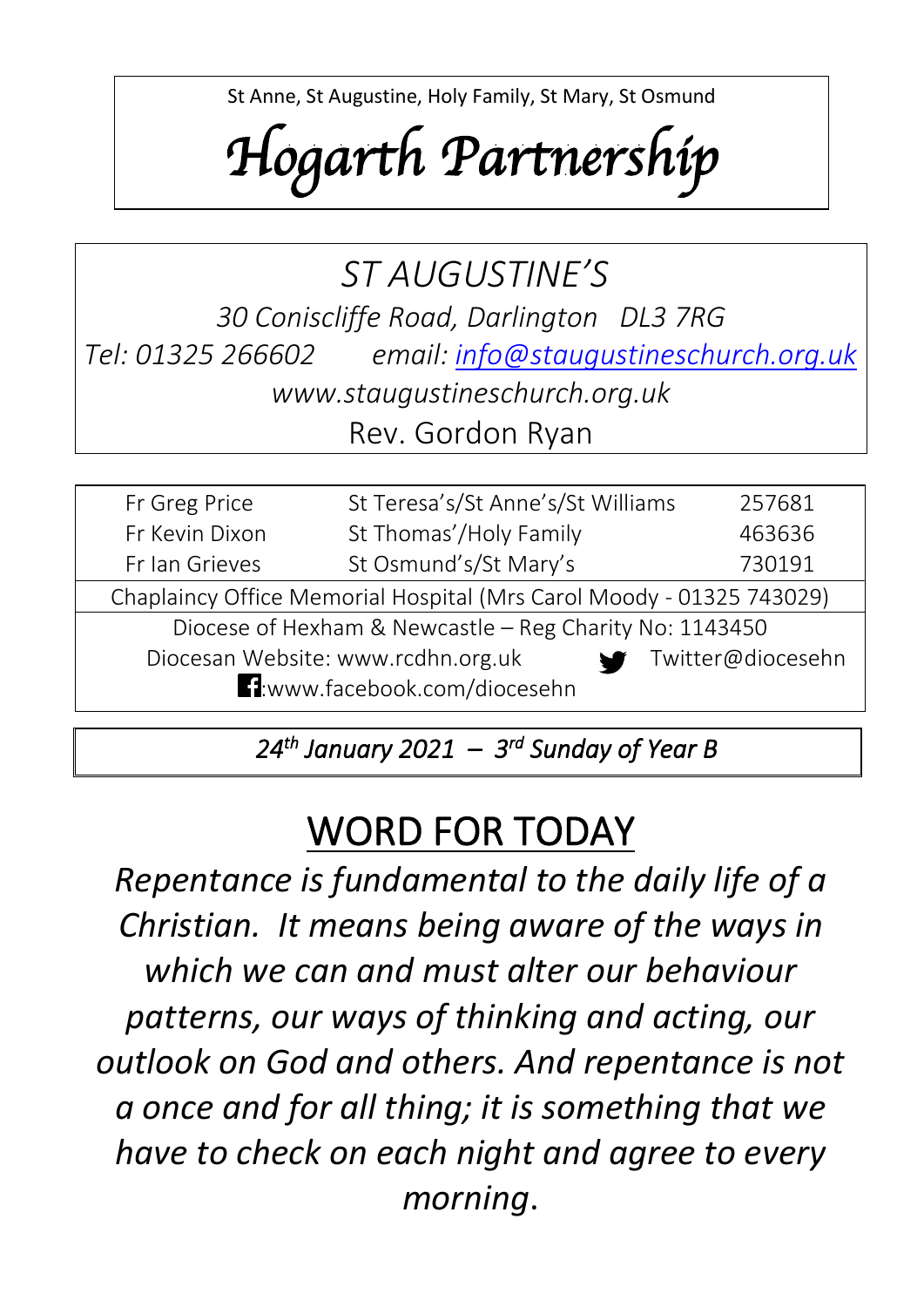The office is closed for the time being, If you wish to speak/contact Fr Gordon please ring the office - <sup>266602</sup> or email info@staugustineschurch.org.uk.

## After consultation with the Parish Council the decision has been taken to close St Augustine's Church until further notice.

The obligation to attend Sunday Mass remains suspended,

Funerals limited to 30 people only Weddings limited to 6 people only. Church is now closed for Sunday and weekday Masses. I will continue to offer Mass privately during the week. The 9.15am Mass will be live-streamed.

Sunday 24<sup>th</sup> January 9.15am – Tom Cunningham RIP

Sunday  $31^{st}$  January 9.15am – Cath & Tony Brockley on their 40th Wedding Anniversary

St Thomas' and Holy Family Church are now closed.

#### STATEMENT from the Bishops Conference

The global spread of Coronavirus (COVID-19) is a fast evolving situation. From Tuesday, 5 January 2021, a new lockdown will be in force for England to curb the transmission of the virus. Catholic churches in England can remain open for communal worship such as the celebration of Mass providing the necessary steps are taken to keep people safe.

#### Week of Prayer for Christian Unity 2021

The Week of Prayer for Christian Unity is traditionally observed from 18 – 25 January, the octave of St. Peter and St. Paul. This year, resources have been prepared by the Monastic Community of Grandchamp in Switzerland. The theme that was chosen, "Abide in my love and you shall bear much fruit", is based on John 15: 1 – 17 and expresses Grandchamp Community's vocation to prayer, reconciliation and unity in the Church and the human family. Resources can be found [online here.](https://ctbi.org.uk/week-of-prayer-for-christian-unity-2021/)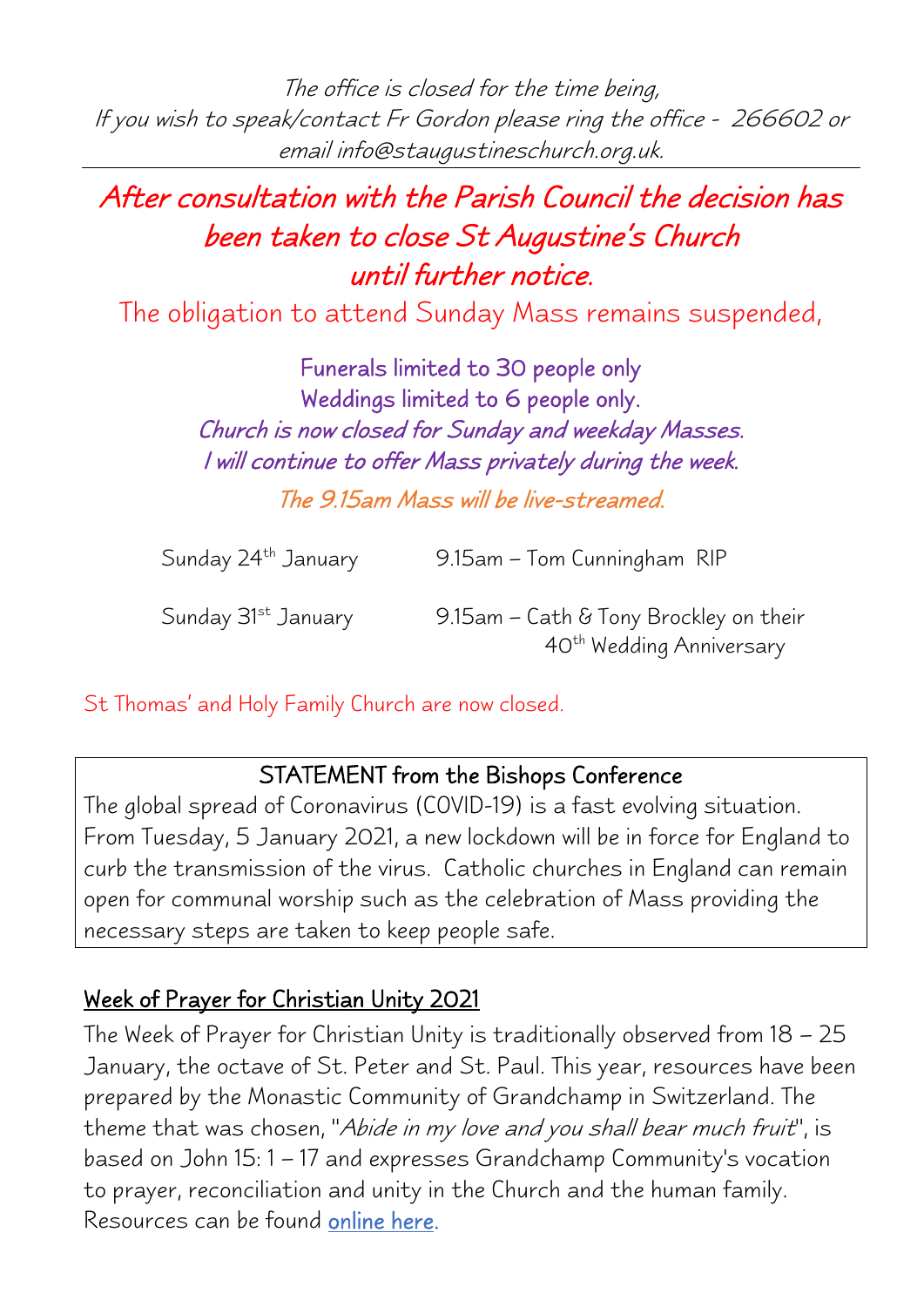#### A PRAYER FOR CHRISTIAN UNITY

Lord, you invite us to share together in your love. You call on us to see the beauty of each other's expression of the faith, and to see the unity beyond the differences that can make us afraid. Fill our hearts with the love of you, and make us new again. Open our eyes afresh to our part in your love for the world, that as one body we may sing your praise, serve the needy, and seek the lost. Amen.

#### LATEST SCAM – CORONAVIRUS VACCINE

Criminals are using the COVID-19 vaccine to target the public by tricking them to hand over cash or financial details. They are sending convincing looking text messages letting people know they are eligible for the vaccine or phoning people directly pretending to be from the NHS, or local pharmacy

The NHS will:

- NEVER ask for payment the vaccine is free
- NEVER ask for your bank details
- NEVER arrive unannounced at your home to administer the vaccine
- NEVER ask you to prove your identity by sending copies of personal documents such as your passport

#### HOLOCAUST MEMORIAL DAY 2021:

'Be a light in the darkness' is the theme for 2021's Holocaust Memorial Commemoration.

As the Diocese are unable to hold commemorations in the two host schools, St. Mary's, Newcastle and St. Michael's, Billingham the department is currently putting together an online commemoration, which should be available to view from Monday 25 January. This online event will feature contributions from both schools as well as a witness testimony provided by cellist Anita Lasker Wallfisch, recalling her memories of playing in the Auschwitz Orchestra. Her grandson Simon, a cellist and tenor has also provided us with a recording of 'Kaddish', the Jewish memorial prayer. More information on how to access this commemoration will be posted on the Diocesan [website](http://www.rcdhn.org.uk/interfaith/interfaithconf.php) in the New Year.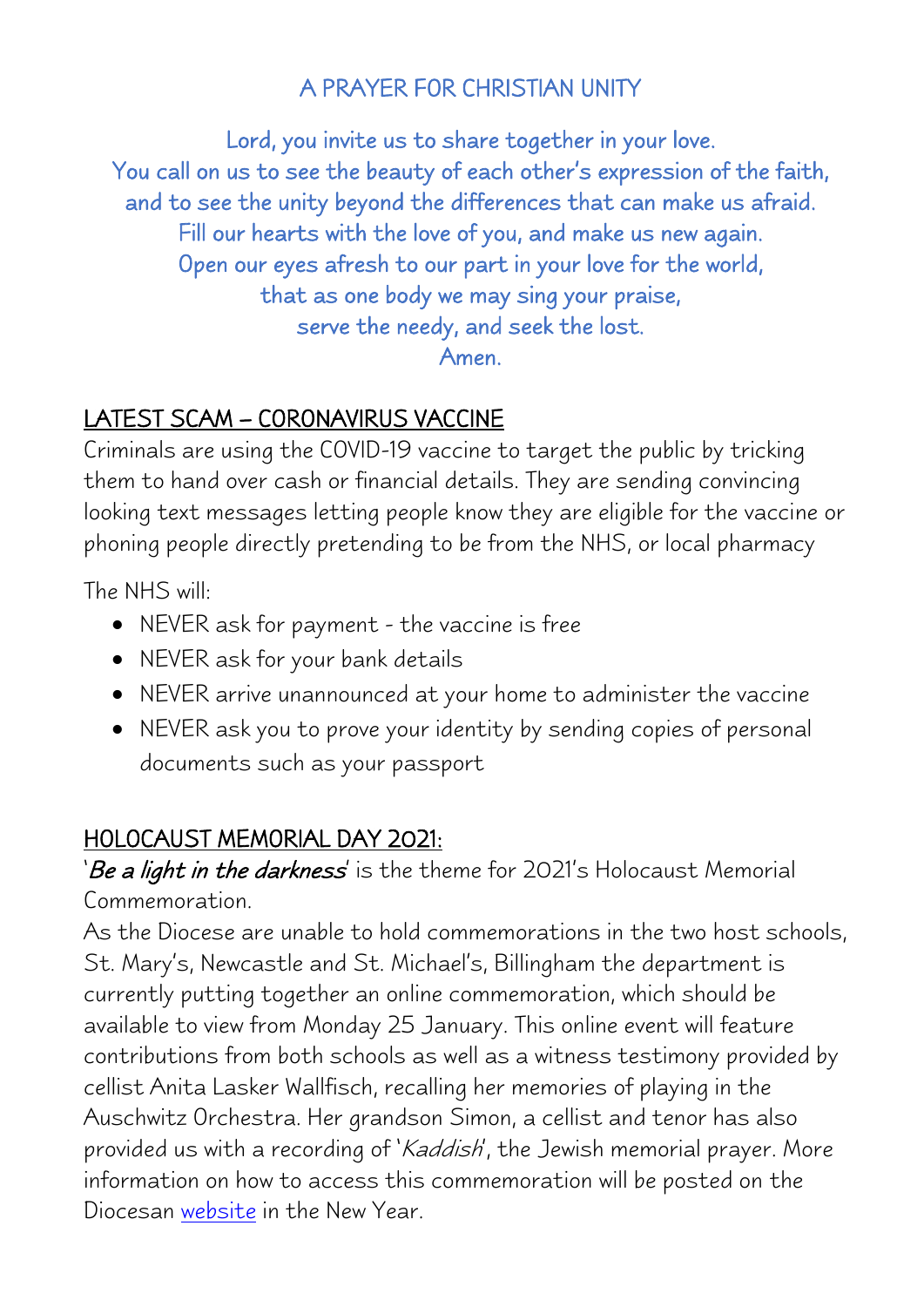#### First Reading : Ezekiel 36:24-2836

The Lord says this:

I am going to take you from among the nations and gather you together from all the foreign countries, and bring you home to your own land. I shall pour clean water over you and you will be cleansed; I shall cleanse you of all your defilement and all your idols. I shall give you a new heart, and put a new spirit in you; I shall remove the heart of stone from your bodies and give you a heart of flesh instead. I shall put my spirit in you, and make you keep my laws and sincerely respect my observances. You will live in the land which I gave your ancestors. You shall be my people and I will be your God.

#### Responsorial Psalm

The lord is my shepherd; Thee is nothing I shall want.

#### Second reading - Ephesians 4:30-5:2

Do not grieve the Holy Spirit of God who has marked you with his seal for you to be set free when the day comes. Never have grudges against others, or lose your temper, or raise your voice to anybody, or call each other names, or allow any sort of spitefulness. Be friends with one another, and kind, forgiving each other as readily as God forgave you in Christ. Try, then, to imitate God as children of his that he loves and follow Christ loving as he loved you, giving himself up in our place as a fragrant offering and a sacrifice to God.

#### Gospel Reading - John 17:20-26

Jesus raised his eyes to heaven and said: "Holy Father, I pray not only for these, But for those also Who through their words will believe in me.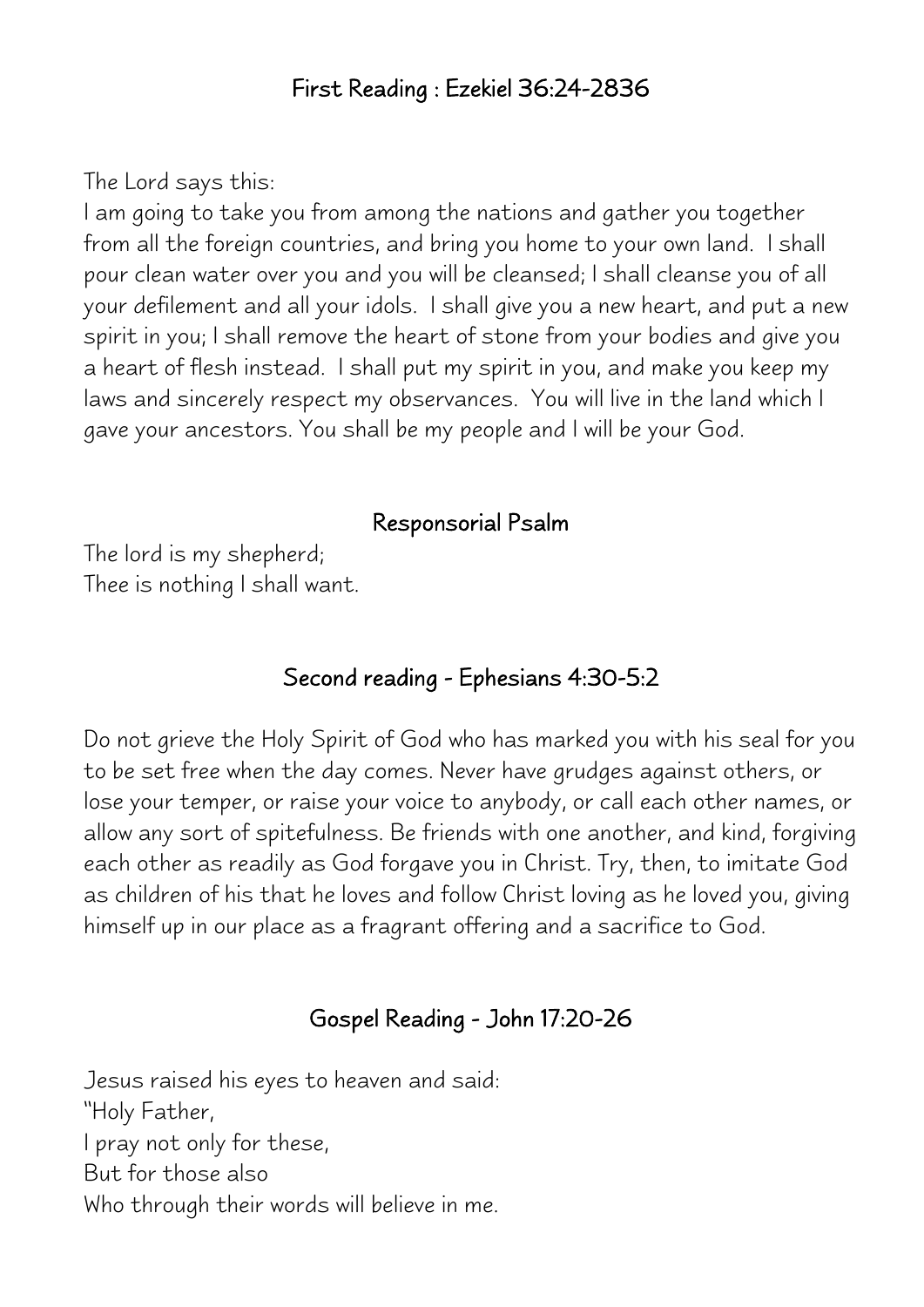May they all be one. Father, may they be one in us, As you are in me, and I am in you So that the world may believe it was you who sent me. I have given them the glory you gave to me, That they may be one as we are one. With me in them and you in me, May they be so completely one That the world will realise that it was you who sent me And that I have loved them as much as you loved me. Father, I want those you have given me To be with me where I am, So that they may always see the glory You have given me Because you loved me Before the foundation of the world. Father, Righteous One, The world has not known you, But I have known you, And these have known That you have sent me. I have made your name known to them And will continue to make it known, So that the love with which you loved me may be in them, And so that I may be in them."

*© 1966, 1967 and 1968 by Darton, Longman and Todd, and Doubleday and Co Inc., and used by permission.*

#### MASS INTENTIONS

We have very few Mass intentions for January. If you would like to have a Mass celebrated for a particular person or intention please let us know. It is traditional to make a monetary offering according to your means.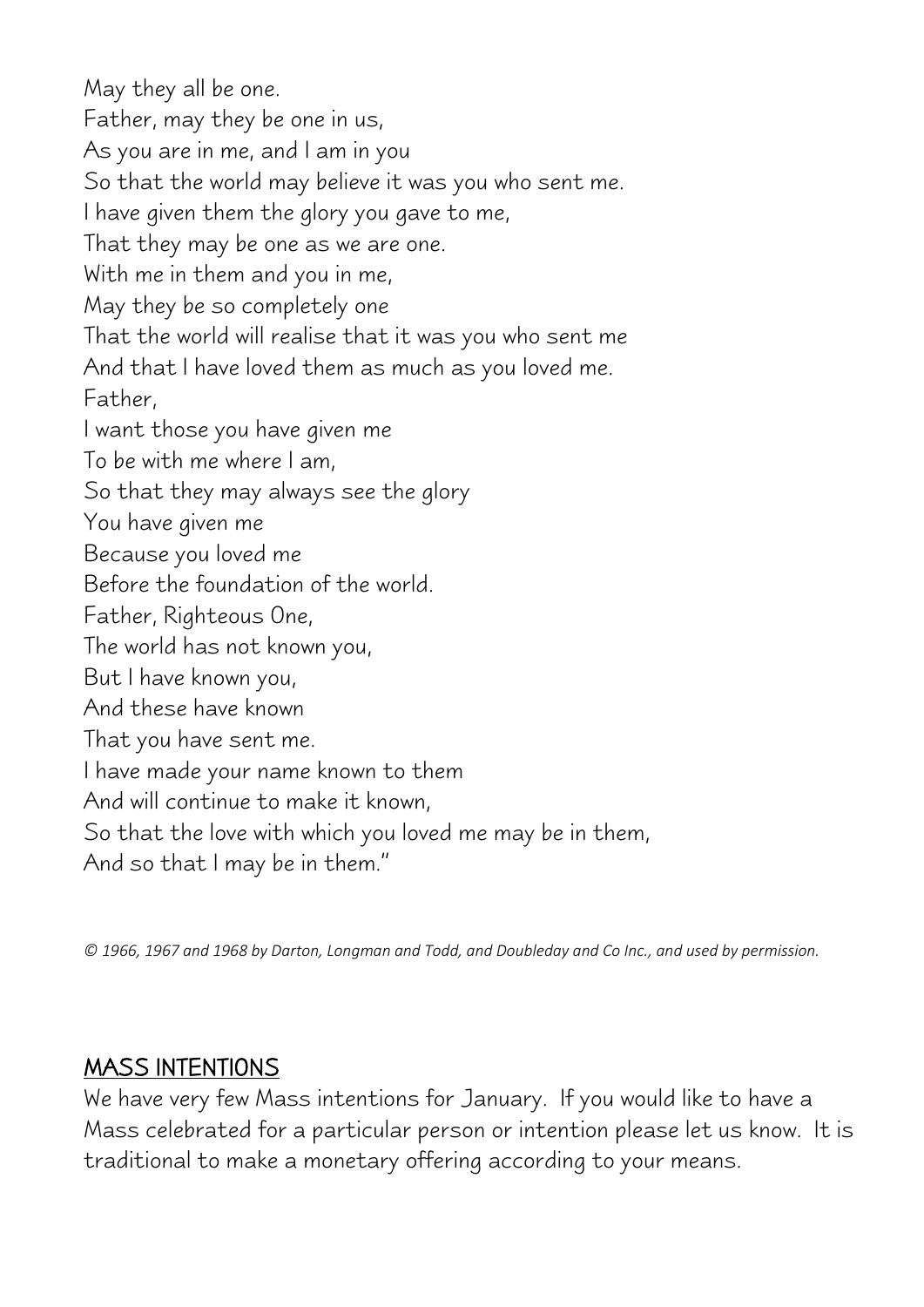#### REFLECTION – Good news for sinners

Today we are in danger of being drowned in bad news. Jesus began his ministry by announcing good news. What was this good news? That the kingdom of heaven had come. The kingdom stands for the fulfilment of the promises, the fullness of God's blessings, in short, the new order of things. Forgiveness is available. Recovery is possible. God's love is unconditional and is available to us in Christ. All we have to do is recognise our need, and seek his help with humility and sincerity. Unless we repent we can't hear the good news.

#### JOB VACANCY - ST AUGUSTINE'S RC PRIMARY SCHOOL - CARETAKER

 $\overline{\phantom{a}}$ 

This is a permanent but part-time position - 20 hrs per week, 31 days annual leave, plus bank holidays.

#### Closing date: 1st February 2021

Visits to the school can be arranged in line with their Covid-19 visitor risk assessment. Please contact the school office to arrange. Further details and application forms are available from the school website: www.staugustines.bhcet.org.uk

For more information about this post please call the school office on 01325 380819.

Completed application forms to be emailed to [recruitment@staugustinesacademy.org.uk](mailto:enquiries@staugustinesacademy.org.uk) or posted to Mrs M McCollom, Headteacher, St. Augustine's R.C. Primary School, Beechwood Avenue, Darlington, DL3 7HP.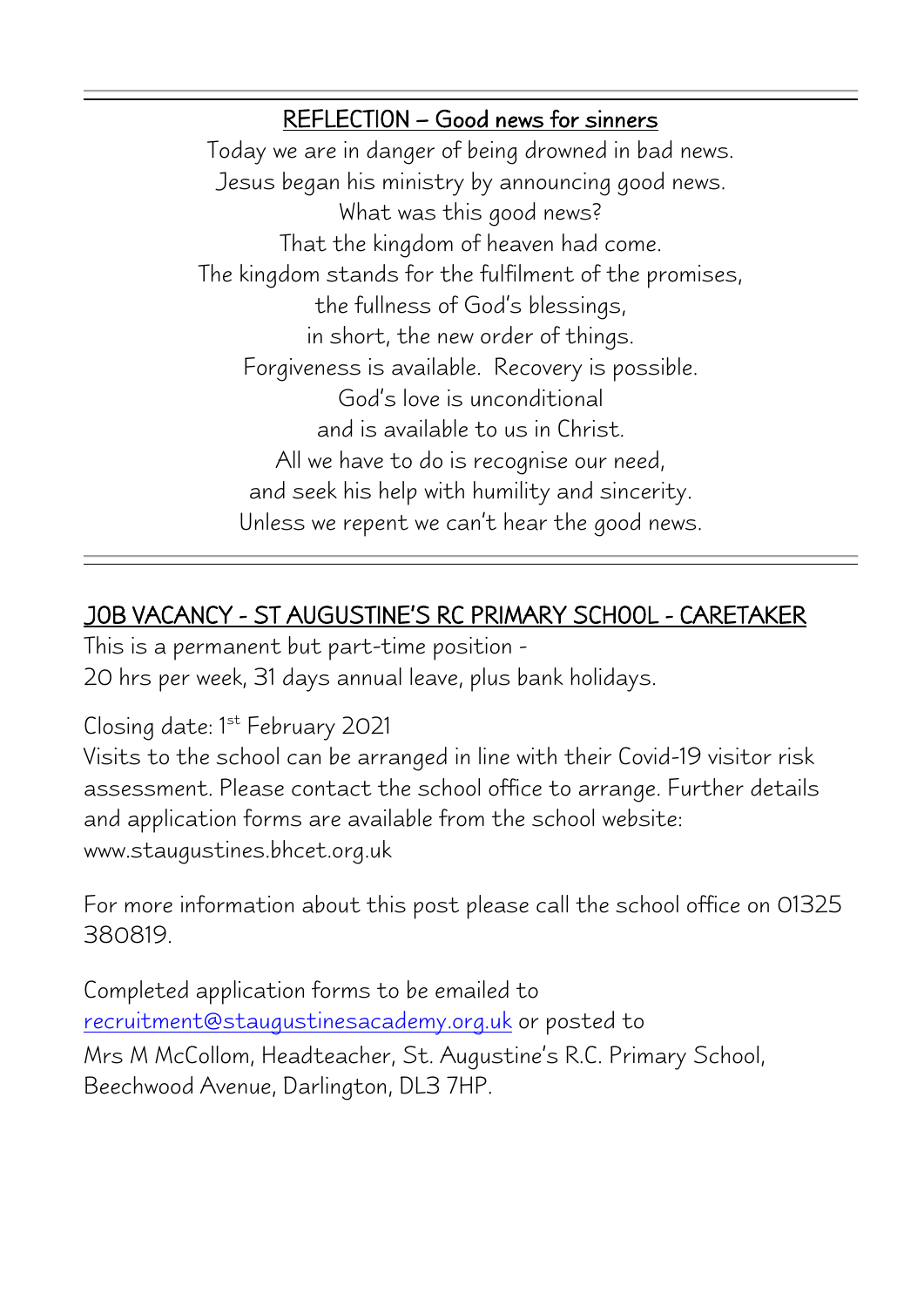FOOD BANK – please take any donations *direct* to the Food Banks.

King's Foodbank Opening Times: Mon, Wed & Fri, 1pm – 3pm Find us on Facebook Tel. 01325 469884 King's Church, Prospect Place, Whessoe Road, Darlington DL3 0QT St.Columba's Opening Times: Friday, 11:00am – 12:00noon St.Columba's Church, Clifton Ave, Darlington DL1 5EE

If you know of anybody in need please contact John Kilgour at, JohnK@svp-tyne.org.uk or phone the office (266602) and leave a message. You can donate directly by bank transfer to The SVP or Kings Foodbank for details please contact John on the email - [JohnK@svp-tyne.org.uk.](mailto:JohnK@svp-tyne.org.uk)

#### DIOCESAN COURSES

#### • Children's Liturgy of the Word:

For anyone involved in Children's Liturgy of the Word (CLOW) to explore ideas and experience of virtual presentations for our young parishioners. Contact the vicariate to register for the next online meeting, and find out about joining the community network of CLOW leaders from across the Diocese.

#### • Called & Gifted

God is calling you to a work of love that will fill your life with purpose and joy. Are you ready to discern your gifts? Our new programme starts on Wednesday 24 February 2021 and if you would like to apply for a place, please *[email us](mailto:adminfaith.mission@diocesehn.org.uk)* by Friday 19 February. See our *[poster](http://www.rcdhn.org.uk/communications/2021/feb/Called%20and%20Gifted%20Feb%202021%20FINAL.pdf)* or visit <https://siena.org/charisms-faq> for more information.

#### Contact details:

Vicariate of Faith & Mission by [email](mailto:adminfaith.mission@diocesehn.org.uk) [adminfaith.mission@diocesehn.org.uk](mailto:adminfaith.mission@diocesehn.org.uk) or by tel: 0191 243 3316 or mob: 07375 934713.

THANK YOU to those parishioners who donate by standing order every month, and those who have changed from envelope to standing order. If you would like to change your envelope donation and pay direct: (can you please use your name and envelope number as the reference) our bank details are as follows:

DHN Darlington St Augustine A registered Charity (HSBC) Bank Account No. 11163914 Sort Code 40-34-18